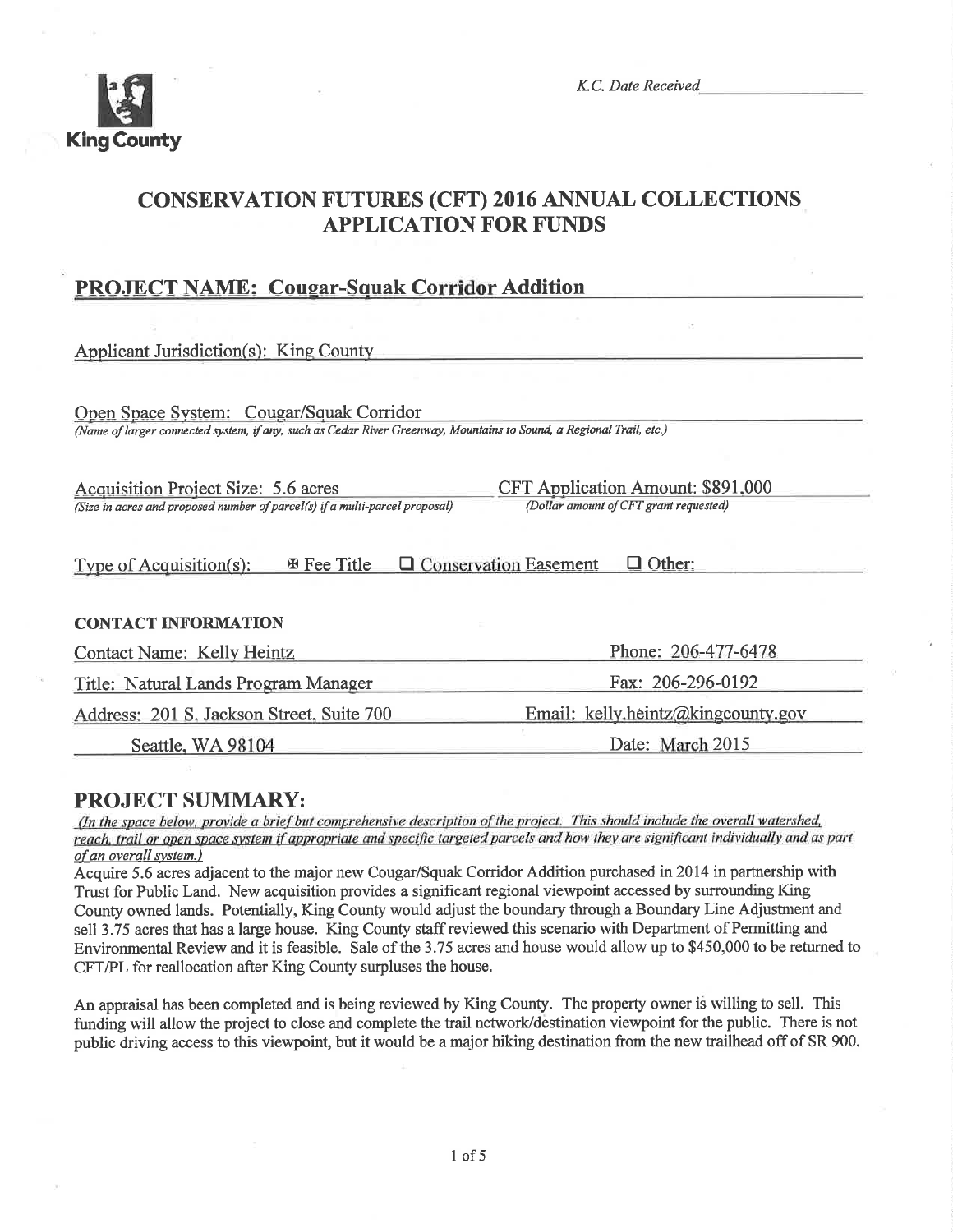# 1. OPEN SPACE RESOURCES

Please review the attached evaluation criteria. For the **proposed acquisition parcel(s)**, please mark those criteria that apply and thoroughly, yet succinctly, describe in the space below how the proposed acquisition satisfies each marked criteria. Please clearly describe how these criteria might be met at a landscape level, and how they apply to individual parcels. If restoration is part of the plan, please briefly describe the current condition and the hoped for restored condition that is the goal of the acquisition.

- $A$ . Wildlife habitat or rare plant reserve  $\Box$  E. Historic/cultural resources
- 
- 
- 
- 
- **the B.** Salmon habitat and aquatic resources **the F.** Urban passive-use natural area/greenbelt  $\mathcal{F}$  C. Scenic resources **the G.** Park/open space or natural corridor additional **EXC.** Scenic resources **XG.** Park/open space or natural corridor addition <br> **COM** Community separator **XG.** Passive recreation opportunity/unmet needs
- 

 $H.$  Passive recreation opportunity/unmet needs

A. Wildlife habitat or rare plant reserve

The site would be expected to host species such as deer, black bear, cougar, bobcat, pileated woodpecker, owls, and other small wildlife species. The contiguity of this forest with the adjacent preserved corridors of land adds significant importance to these stands. The King County Wildlife Habitat Network is mapped through Cougar/Squak Corridor. These acquisitions increase the arnount of permanently protected open space, broaden the corridor width for wildlife movements, and decrease potential habitat fragmentation. The target parcel contains mixed species forest stands.

#### B. Scenic Resources

Recentþ acquired parcels provide a trail network and future parking off of SR 900. This properly provides the destination viewpoint for that trail system and public access point.

#### G. Park/open space or natural corridor addition

The proposed acquisitions build on a large protected corridor of land: 3,200 acres at Cougar Mountain, about 600 adjacent acres at Cougar/Squak Corridor, 1581 acres at Squak Mountain State Park, 266 acres at Squak-Tiger Corridor, leading east to the 14,000 acre Tiger Mountain Forest complex, the Raging River State Forest and the Cedar River Watershed. These parcels offer opportunity to increase passive recreation trails and expand hiking opportunities throughout Cougar-Squak Conidor (where there have been recent CFT/PEL-ñmded acquisitions), and add a westem access route into Squak Mountain State Park.

#### H. Passive recreation opportunity/unmet needs

This property provides a destination viewpoint that is not available on any of the surrounding landscape. The recently acquired parcels provide the opportunity for alarge trailhead and parking area and a trail network that provide a route to this viewpoint destination. The trail network also provides a connection to other trails on Cougar/Squak Corridor and on to Squak Mountain State Park.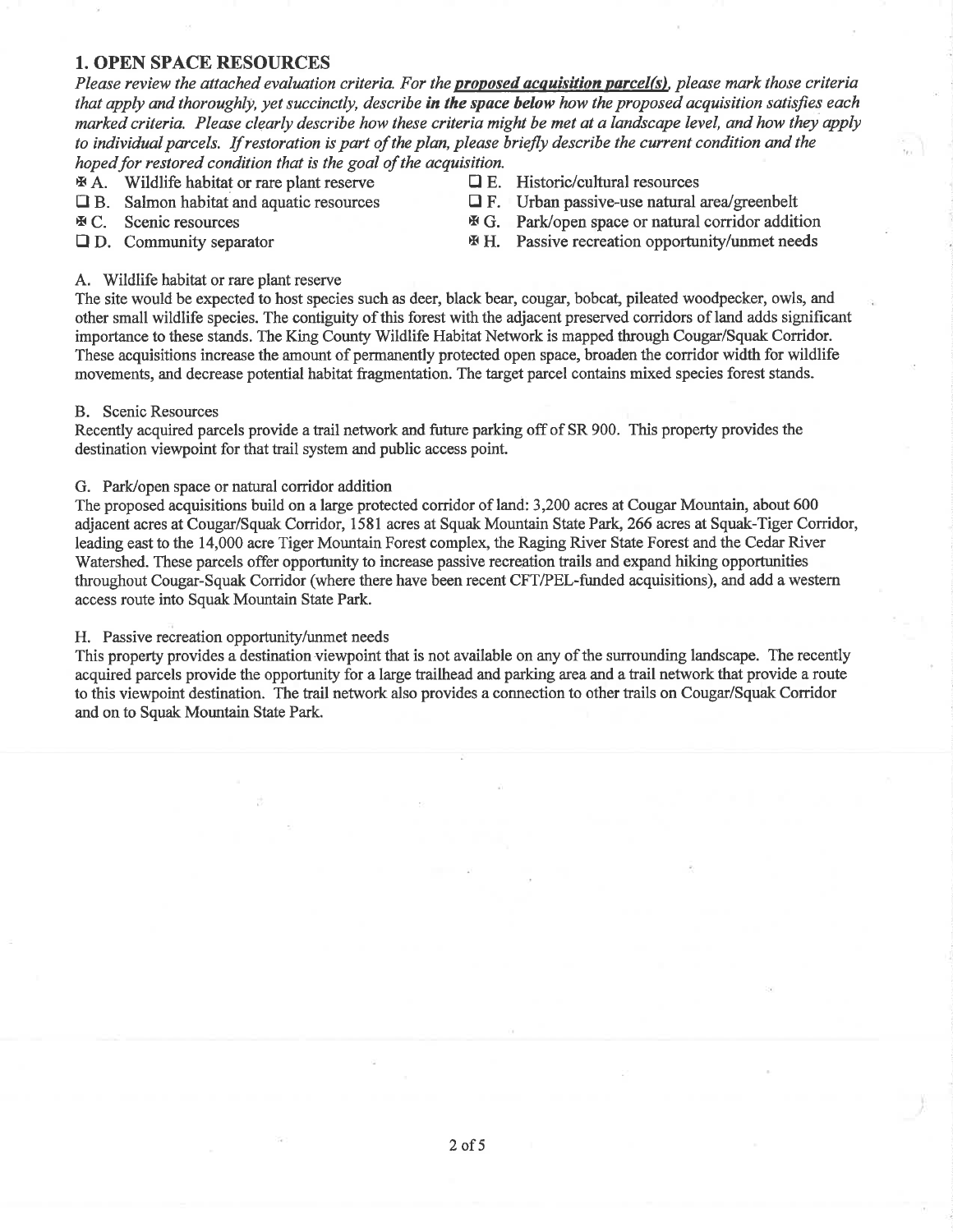# 2. ADDITIONAL FACTORS

For the proposed acquisition parcel(s), please mark all criteria that apply and thoroughly, yet succinctly, describe in the space below how the proposed acquisition satisfies each marked criteria.

 $\Box$  A. Educational/interpretive opportunity<br>  $\mathbf{B}$  B. Threat of loss of open space resourc

- $\mathbb F$  B. Threat of loss of open space resources
- $\overline{\mathbf{r}}$  B. Tilreat of loss of open space resources<br>  $\overline{\mathbf{r}}$  C. Ownership complexity/willing seller(s)/ownership interest proposed
- □ D. Partnerships Describe any public or private partnerships that will enhance this project<br>
<sup>★</sup> E. Is the property identified in an adopted park, open space, comprehensive, or community
- $\mathbb{F}$  E. Is the property identified in an adopted park, open space, comprehensive, or community plan?
- **T** F. Transferable Development Credits (TDC) participation

B. Threat of loss of open space resources

This property was in foreclosure and the neighbor purchased it intending to hold the property until it could be purchased for public open space. The landowner does not intend to hold on to the property and would sell it to private entity if King County does not purchase. With outstanding views, it is highly likely a large home would be constructed in this location, forever cutting off access for the public.

C. Ownership complexity/willing seller(s)/ownership interest proposed

As mentioned above, the landowner is willing to sell but not able to hold the property indefinitely.

E. Is the properly identified in an adopted park, open space, comprehensive, or community plan? Both the Comprehensive Plan and the park Plan contain policies that direct acquisition, planning and stewardship of King County parks. The acquisition of this parcel is consistent with the following policy direction:

- Be a "regional provider of open spaces with a major focus on systems of open space corridors that conserve natural resources and provide recreation, education and interpretive opportunities, fish and wildlife habitat and scenic beauty." (Park Plan Policy G-101)

- Emphasize acquisition and development of sites that provide for multiple benefits (Park Plan Policy CIP-120)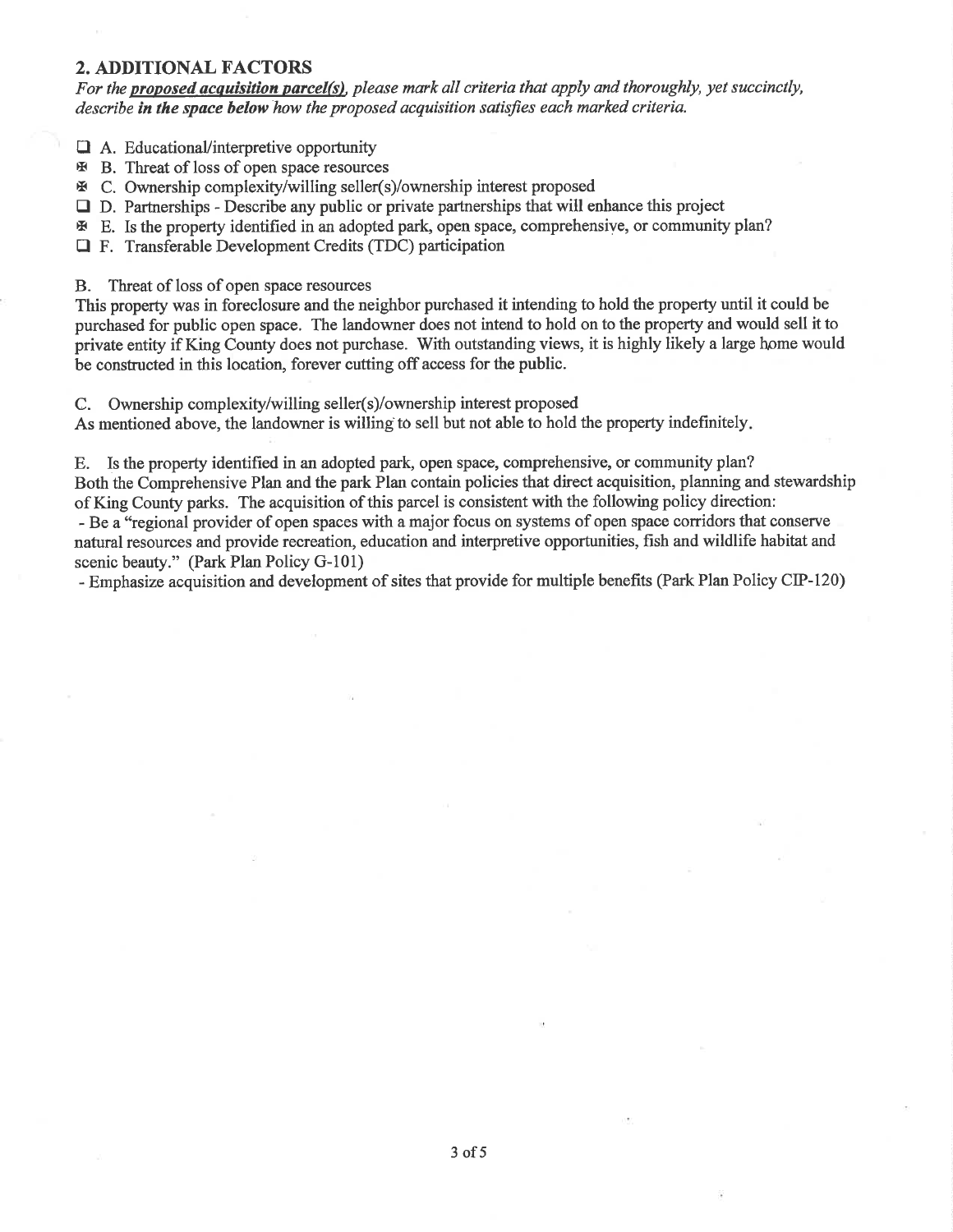# 3. STEWARDSHIP AND MAINTENANCE

How will the property be stewarded and maintained? Does the property lend itself to volunteer stewardship opportunities? How will ongoing stewardship and maintenance efforts be funded?

King County Parks' maintenance work would be funded with Parks Levy operating funds (funded 2014-2019 due to recent vote in August 2013).

Typical King County maintenance includes regular site inspections to identify and address any issues arising on siæ in regard to public health and safety, properly encroachments, natural resource damage, infrastructure damage, trail condition, etc.

Depending on opportumty and site plans, there may be capital or operating work on site which is eligible for specific trail or restoration grants, or for recreational amenity development with local stakeholder groups through Parks' Community Grants Program.

King County anticipates partnership with local stakeholder groups such as Issaquah Alps Trails Club, Washington Trails Association, and/or Mountains to Sound Greenway Trust.

# 4. PROJECT BUDGET

| 1) TOTAL CFT APPLICATION AMOUNT <sup>"</sup> | CFT: \$457,500    |
|----------------------------------------------|-------------------|
| 2) TOTAL PEL APPLICATION AMOUNT <sup>®</sup> | \$433,500<br>PEL: |

<sup>a</sup>Allowable CFT acquisition costs (Ordinance 14714): The disbursement of funds shall be made only for capital project expenditures that include costs of acquiring real property, incfuding interests in real property, and the following costs: the cost of related relocation of eligible occupants, cost of appraisal, cost of appraisal review, costs of title insurance, closing costs, pro rata real estate taxes, recording fees, compensating tax, hazardous waste substances reports, directly related staff costs and related legal and administrative costs, but shall not include the cost of preparing applications for conservation futures funds.<br><sup>b</sup>King County projects only, if applicable.

#### Estimation of property value:

Briefly note how land values have been estimated (i.e., appraisal, property tax assessment, asking price, letter of value or other means).

Land value has been determined through an appraisal and review. All title and appraisal work has been funded through REET.

| <b>PROJECT COSTS</b>                                   | <b>ESTIMATED DOLLAR AMOUNT OR RANGE</b> |
|--------------------------------------------------------|-----------------------------------------|
| Total property interest value                          | \$905,000                               |
| Title and appraisal work                               | <b>SO</b>                               |
| Closing, fees, taxes                                   | \$5,000                                 |
| Relocation                                             | \$0                                     |
| Hazardous waste reports                                | <b>SO</b>                               |
| Directly related staff, administration and legal costs | \$5,000                                 |
| Total Project Costs (CFT and other funds)              | \$915,000                               |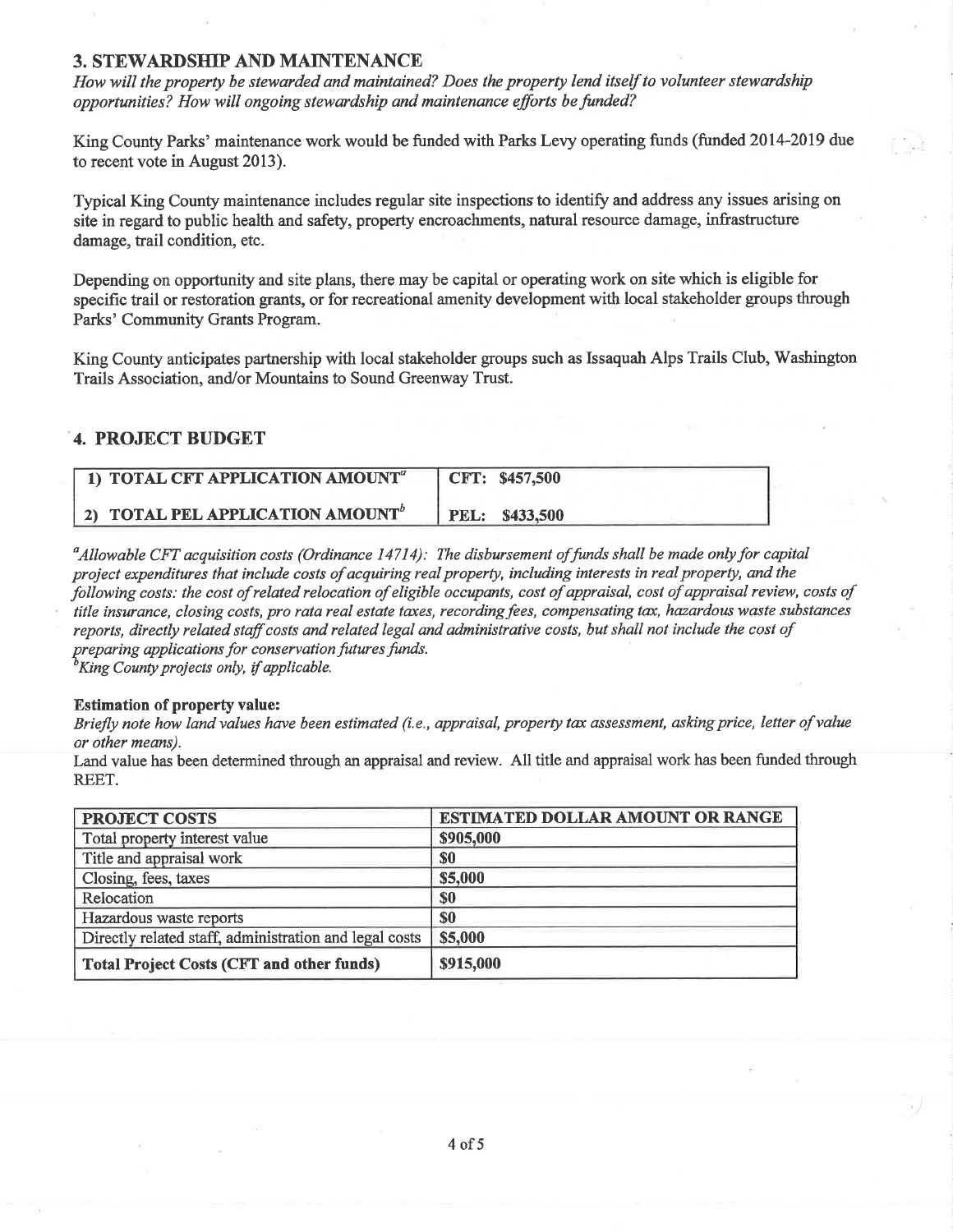| <b>MATCHING FUNDS: Existing Sources</b><br>(CFT can only provide a maximum of 50% of anticipated<br>project costs)<br>Parks Levy 2015 | <b>DATE</b><br>(Expended or Committed)<br>January 2015 | <b>DOLLAR AMOUNT</b><br>(Expended or Committed)<br>\$24,000 |
|---------------------------------------------------------------------------------------------------------------------------------------|--------------------------------------------------------|-------------------------------------------------------------|
|                                                                                                                                       |                                                        |                                                             |
|                                                                                                                                       |                                                        |                                                             |
| <b>Total CFT Funds Previously Received</b><br><b>This Project</b>                                                                     |                                                        |                                                             |
| <b>Total Matching Funds and Past CFT Funds</b><br><b>Currently Identified</b>                                                         |                                                        |                                                             |
| <b>Unidentified Remaining Match Need</b>                                                                                              |                                                        |                                                             |

# Unidentified remaining match need: What funds are anticipated and what is the time frame?

Please briefly discuss how the unidentified remaining match need above will be met.

# 5. IN-KIND CONTRIBUTIONS FROM PARTNERSHIPS

| <b>Brief Activity Description</b> | <b>Dollar Value of</b><br>In-kind<br><b>Contribution</b> | <b>Status</b><br>(Completed or Proposed) | <b>Activity Date Range</b><br>(Completion Date or Proposed<br>Completion Date) |
|-----------------------------------|----------------------------------------------------------|------------------------------------------|--------------------------------------------------------------------------------|
|                                   |                                                          |                                          |                                                                                |
|                                   |                                                          |                                          |                                                                                |
|                                   |                                                          |                                          |                                                                                |
| <b>TOTAL</b>                      |                                                          |                                          |                                                                                |

# 6. ATTACHED MAPS (Two maps are now required: 1) site map and 2) general location map; you may also include one additional map, aerial photo or site photo)

 $8\frac{1}{2} \times 11$ " maps are preferred, but 11 x 17" is acceptable if folded and hole-punched for insertion into a three-ring binder.

## Site Map that shows the following:

- Each parcel proposed for acquisition in yellow or distinct shading and an indication of any parcel proposed for less than fee simple acquisition, such as a conservation easement;
- Location of any proposed development to the site such as parking, trails or other facilities;
- Location of any proposed site restoration;
- Existing adjacent public (local, state or federal) parks or open spaces labeled and shown in dark green or distinct  $\bullet$ shading.

## Location Map that shows the following:

- Other permanently protected open spaces (private, non-profit, institutional, etc.) shown in light green or distinct shading;
- Major water courses such as creeks, rivers, lakes or wetlands;
- Major roads, arterial roads or regional trails.
- Map scale: This map should show approximately a ten-mile radius around the proposed acquisition(s).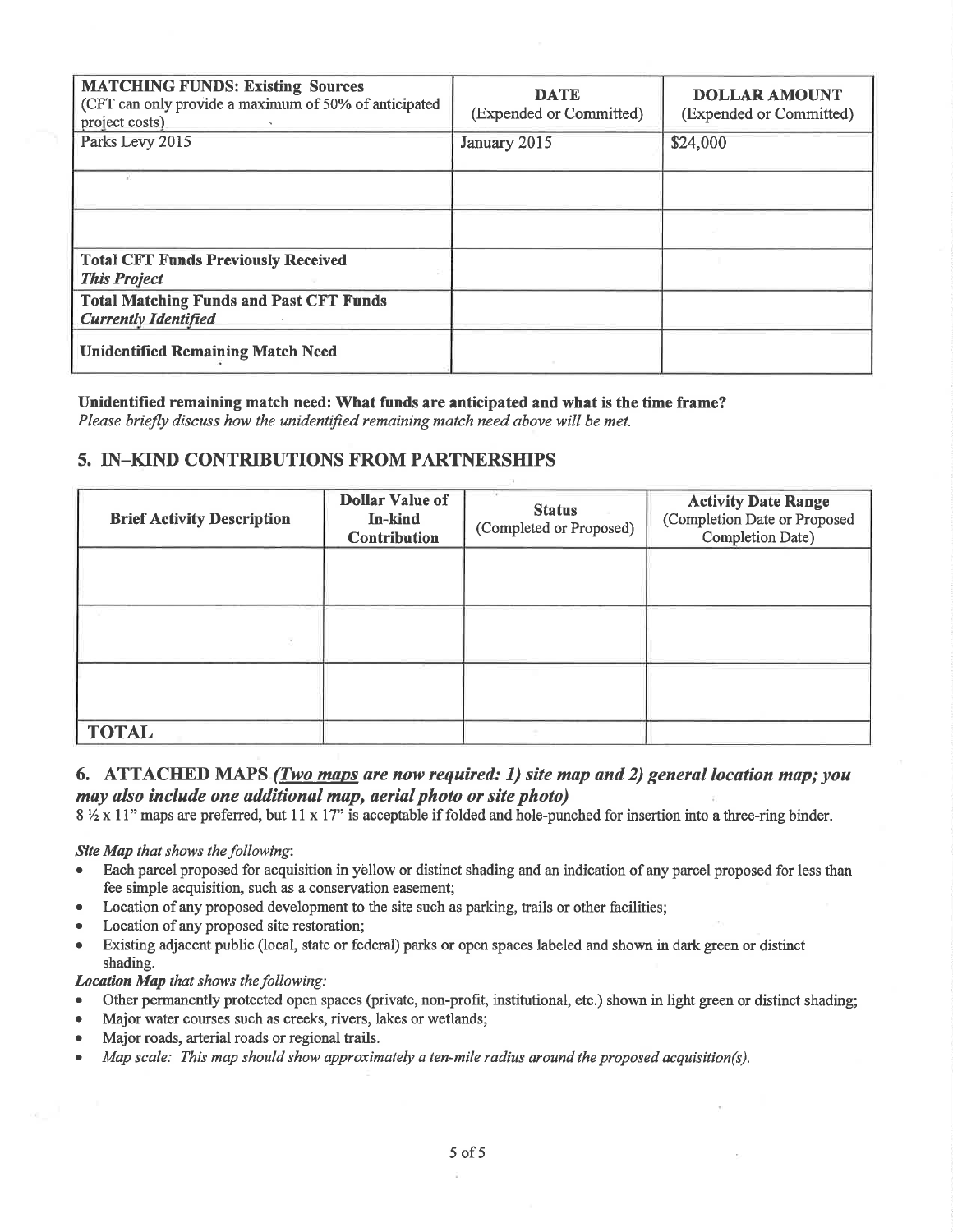